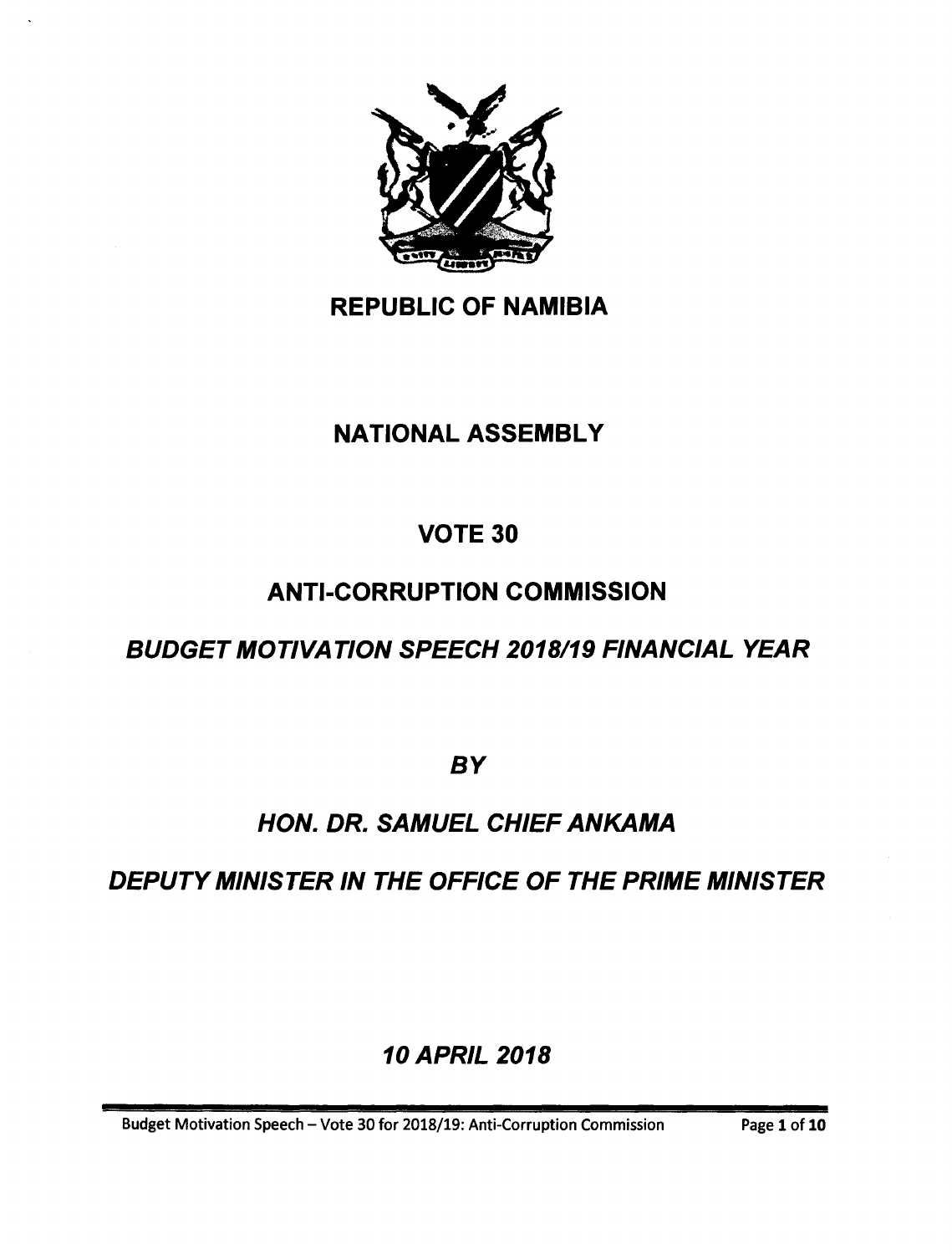Honourable Chairperson of the Whole House Committee, Honourable Members of the National Assembly,

- 1. I stand before you to present the budget proposal for Vote 30, Anti-Corruption Commission for the financial year *2018/2019.*
- 2. Namibia has entered a critical period in the fight against corruption. The nation is inundated with reports of corruption at central, regional and local authority levels as well as in the private sector. Civil society organizations are also cited in corruption reports. We are almost on a daily basis, fed with the media reports on corruption. The cancer of corruption is developing and we must intensify our fight against it.
- 3. We are at a critical point from where we need to introspect. We are at a point from where we must sharpen our approach to fight corruption, lest we fail. From this critical point, we have no option but to take corrective action. It is only when Namibia is corrupt-free that we shall reap full dividends in terms of efficient and effective public service delivery and the enjoyment of economic fruits by all our citizens.
- 4. Honourable Chairperson of the Whole House Committee, allow me to reflect on a few factors that significantly contribute to reducing corruption. Later on, in the presentation of the planned activities for the *2018/19* financial year, I shall indicate the specific approaches that the Commission will embark upon to sharpen the fight against corruption.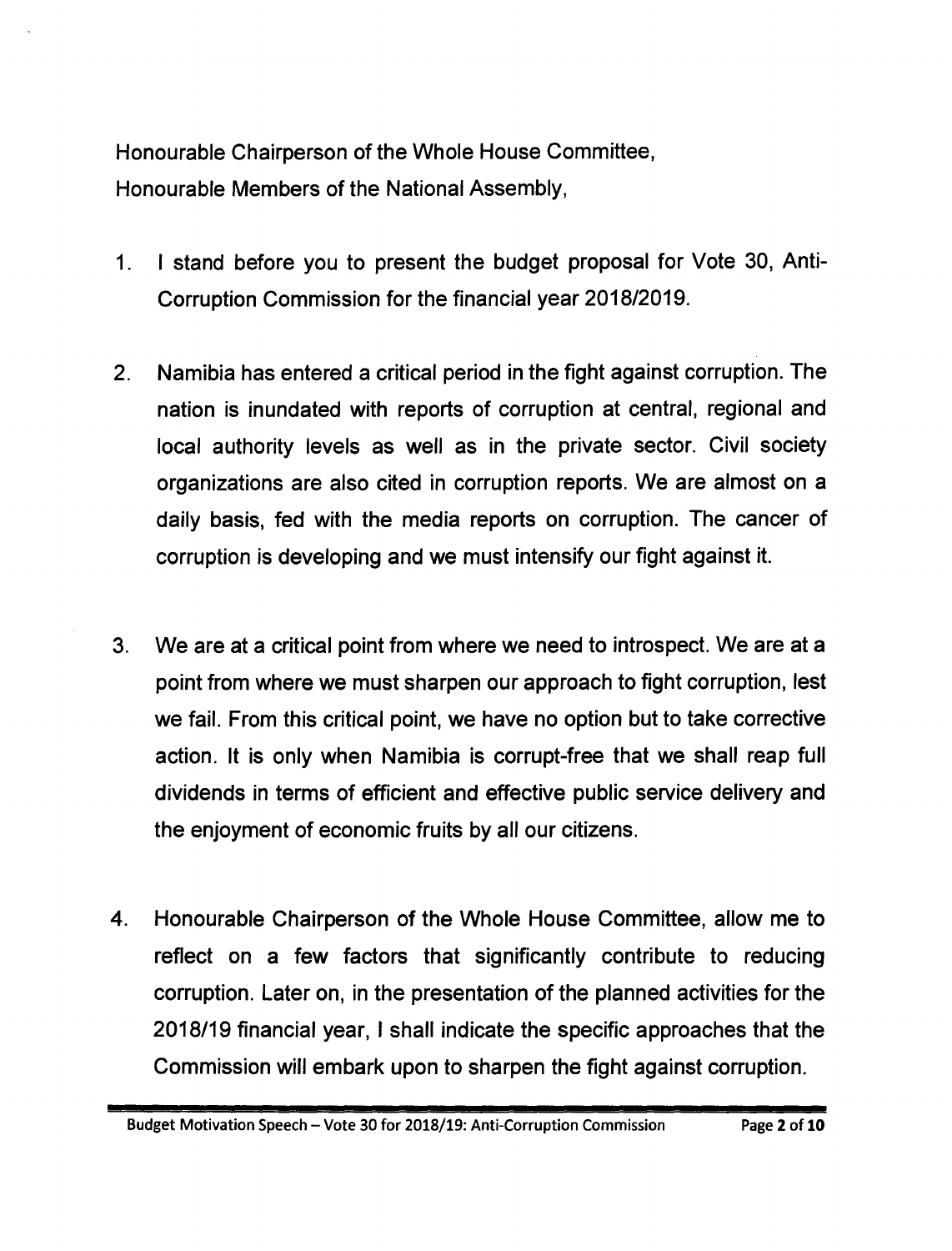- 5. Corruption is an ancient evil and it occurs in all societies, rich or poor. In the fight against it, there is no need to re-invent the wheel. A tested recipe for fighting corruption can be found in the following critical elements: Ethical leadership (sometimes referred to as the will to fight corruption), strong democratic institutions, an independent judiciary, a robust civil society and a free press.
- 6. Leadership that has the attributes of integrity and courage is key to fighting corruption. Leaders at all levels are faced with moral and ethical dilemmas on a daily basis. But a leader must have the internal compass that can guide him or her to know what is right and do what is right, no matter the temptations, other forces to the contrary or the consequences. Secondly, we continuously need to strengthen our Parliament, the Ombudsman, the Office of the Attorney-General and the Anti-Corruption Commission. These institutions must be fully capacitated to execute their roles. Thirdly, we should continue to jealously protect the independence of our judiciary. And lastly we must support civil society institutions and promote the independence of the press. These are the basic ingredients of a successful anti-corruption coalition. I shall, during the presentation of the budget plans return to specific actions that the Commission will embark upon to strengthen communication with the public and collaboration amongst agencies that are critical in the fight against corruption.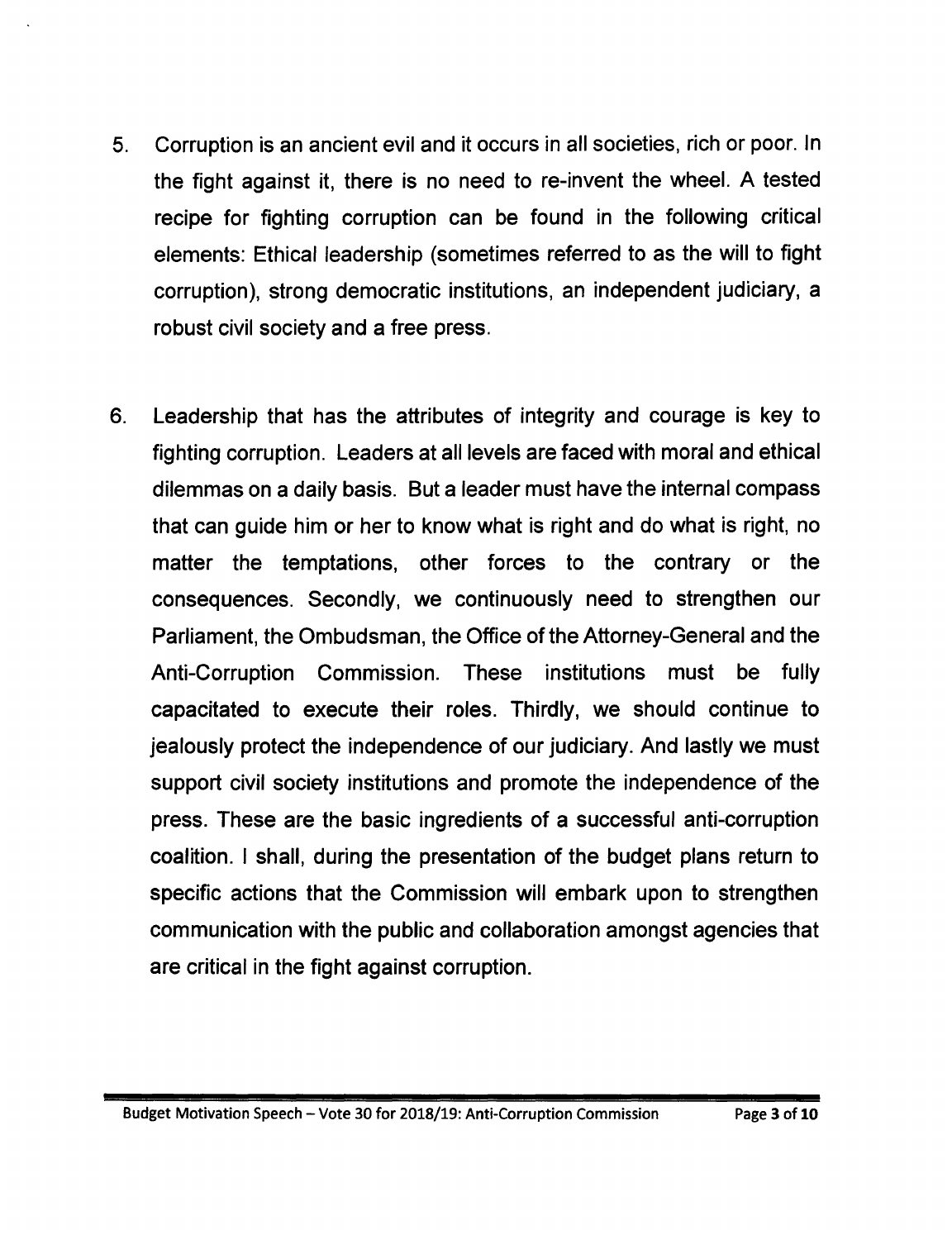- 7. Before reflecting on the Budget Proposal for Vote 30, it is necessary to refer to the major achievements during the financial year *2017/18.*
- 8. In respect of the Medium Term Plan *2017/18 - 2019/20,* Vote 30 reflected three programmes, namely  $-$ 
	- Investigation of allegations of corruption
	- Corruption prevention
	- Co-ordination, management and support
- 9. The initial allocation for the financial year *2017/18* was N\$59,375,000. This amount was however reduced during the Mid-term Budget Review to N\$59,168,000.
- 10. The above resources were utilized in the investigative work, the delivery of anti-corruption messages to the public and in efforts to prevent or curb corruption.
- 11. With regard to investigative work, the Commission had towards the middle of March 2018 managed to deal with 325 cases of which
	- a. 62 were finalized and referred to the Prosecutor-General with a recommendation that criminal prosecution be instituted;
	- b. 31 cases, after preliminary investigations were conducted, in terms of section 3(c) read with section 18(3) of the Anti-Corruption Act, 2003, and were referred to other institutions for further handling;
	- c. 20 cases, after investigations were conducted, closed as the allegations were either unfounded or could not be substantiated.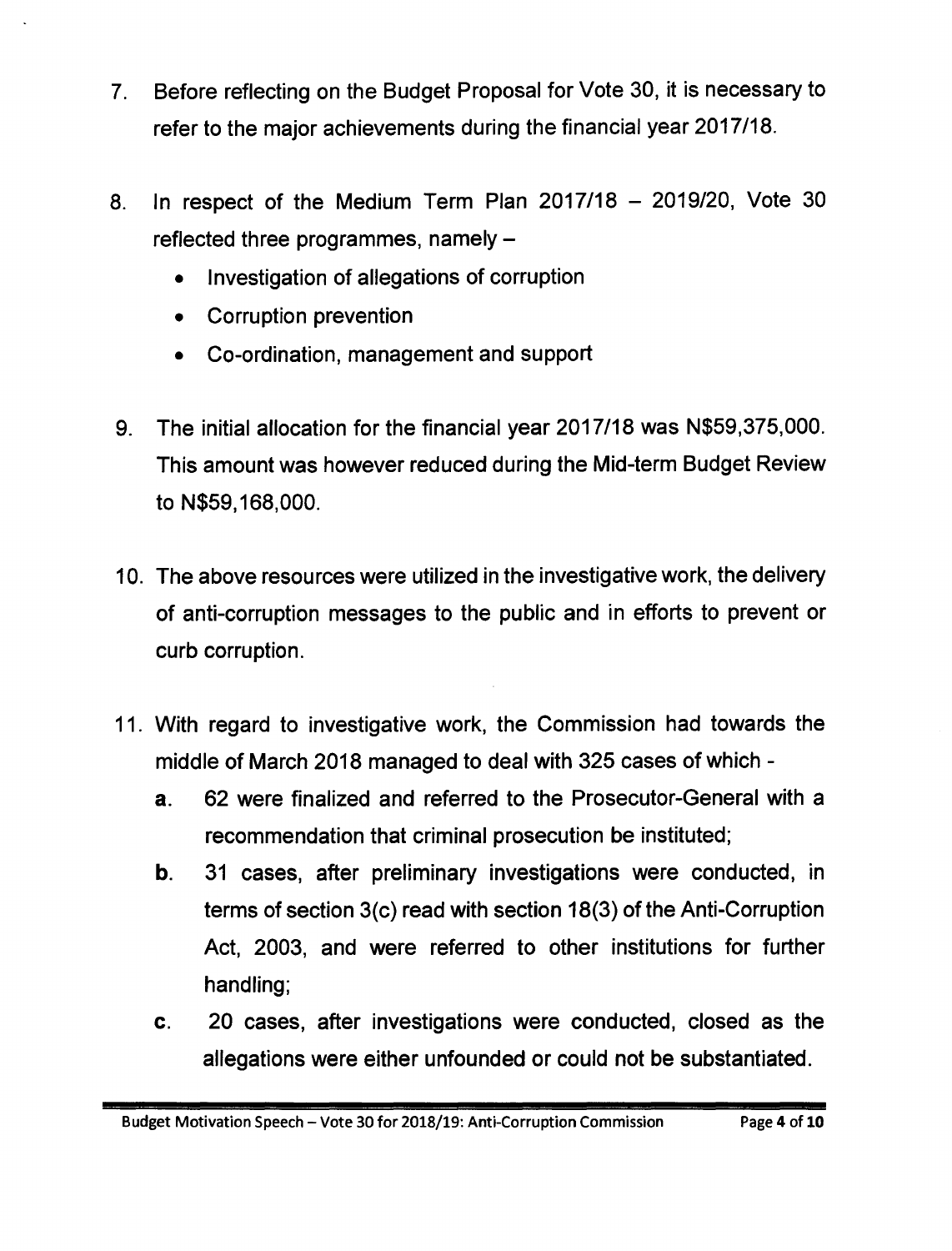With regard to the other cases some are pending in court or are being subjected to further investigation.

- 12. In the area of public education and corruption prevention, the Commission achieved the following:
	- a. Operationalization of the National Anti-Corruption Strategy and Action Plan. (Both the coordination and monitoring mechanisms for the strategy and action plan are in place);
	- b. The distribution and dissemination of anti-corruption publications and messages to the Commission's various stakeholders at anticorruption seminars, industrial shows, trade and career fairs.
	- c. The carrying out of assessments at selected public institutions to establish the corruption vulnerability of the institutions and the subsequent compilation of integrity management reports containing recommendations with regard to mitigating strategies to be implemented, inclusive of the establishment of integrity committees, to effectively prevent corruption.
	- 13. The proposed allocation to Vote 30 for the 2018/19 financial year is **SIXTY MILLION NINE HUNDRED AND FIFTY FIVE THOUSAND NAMIBIA DOLLARS.** This represents a 3% increase over the N\$59, 168,000 allocated in the previous financial year.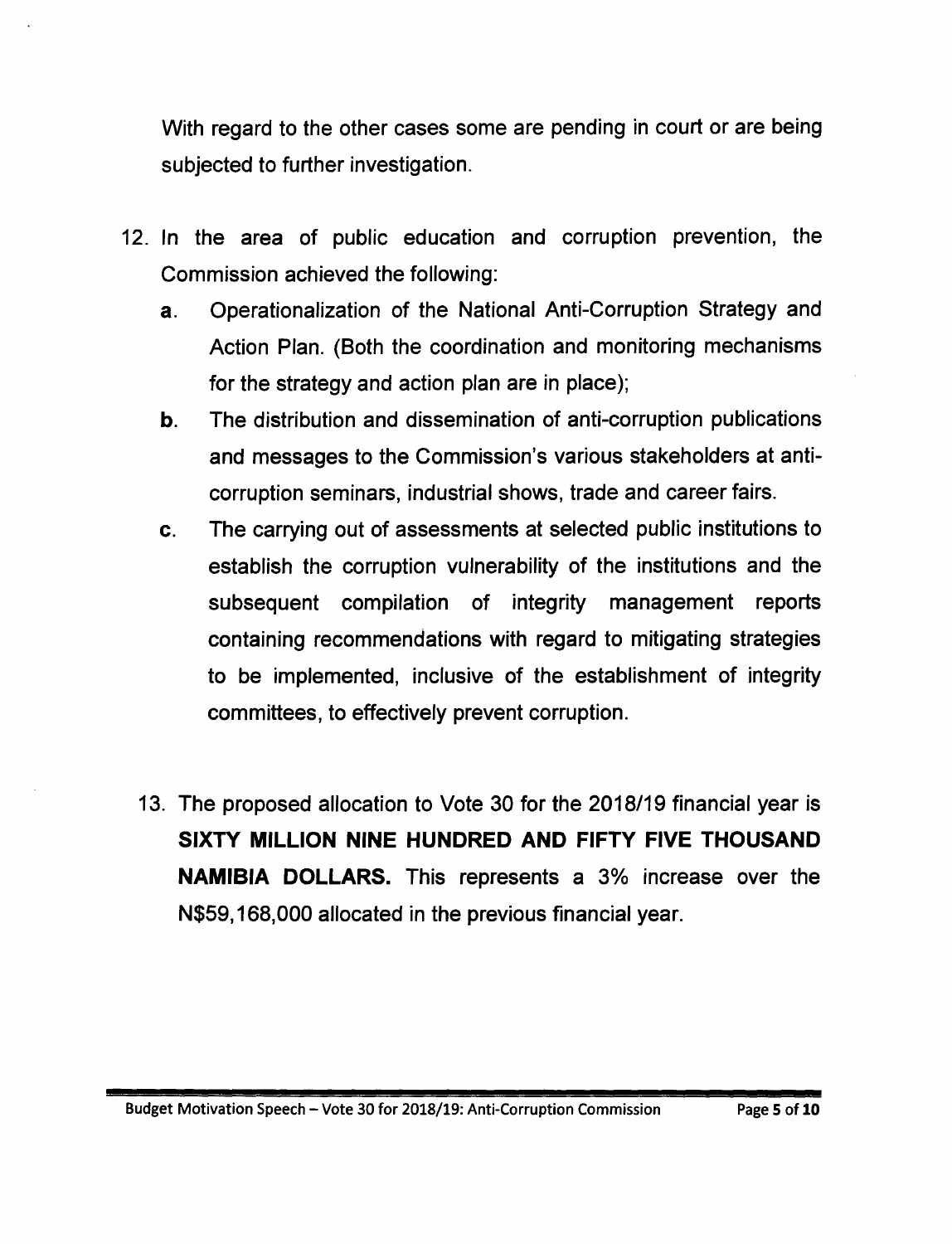- 14. The allocation is to be divided among the three programmes as follows:
	- Programme 1: Investigation of allegations of corruption, an amount of **TWENTY FOUR MILLION AND THIRTY THOUSAND NAMIBIA DOLLARS, is** to be allocated;

• Programme 2: Corruption prevention, an amount of **THIRTEEN MILLION SIX HUNDRED AND EIGHT THOUSAND NAMIBIA DOLLARS** is to be allocated;

- Programme 3: Coordination management and support, an amount of **TWENTY THREE MILLION AND THREE HUNDRED AND SEVENTEEN THOUSAND NAMIBIA DOLLARS** is to be allocated.
- 15. With regard to Programme 1, dealing with the investigation of allegations of corruption, the allocation of **Twenty Four Million and Thirty Thousand Namibia Dollars** will enable the Commission to -
	- **(a)** Establish a forensic unit consisting of five investigating officers dedicated to acquire, filter and analyze data from electronic devices;
	- **(b)** Engage experts in specialized fields to assist with the investigations of specialized cases (the above initiatives are a response to the perception that serious and complex corruption cases are not adequately addressed);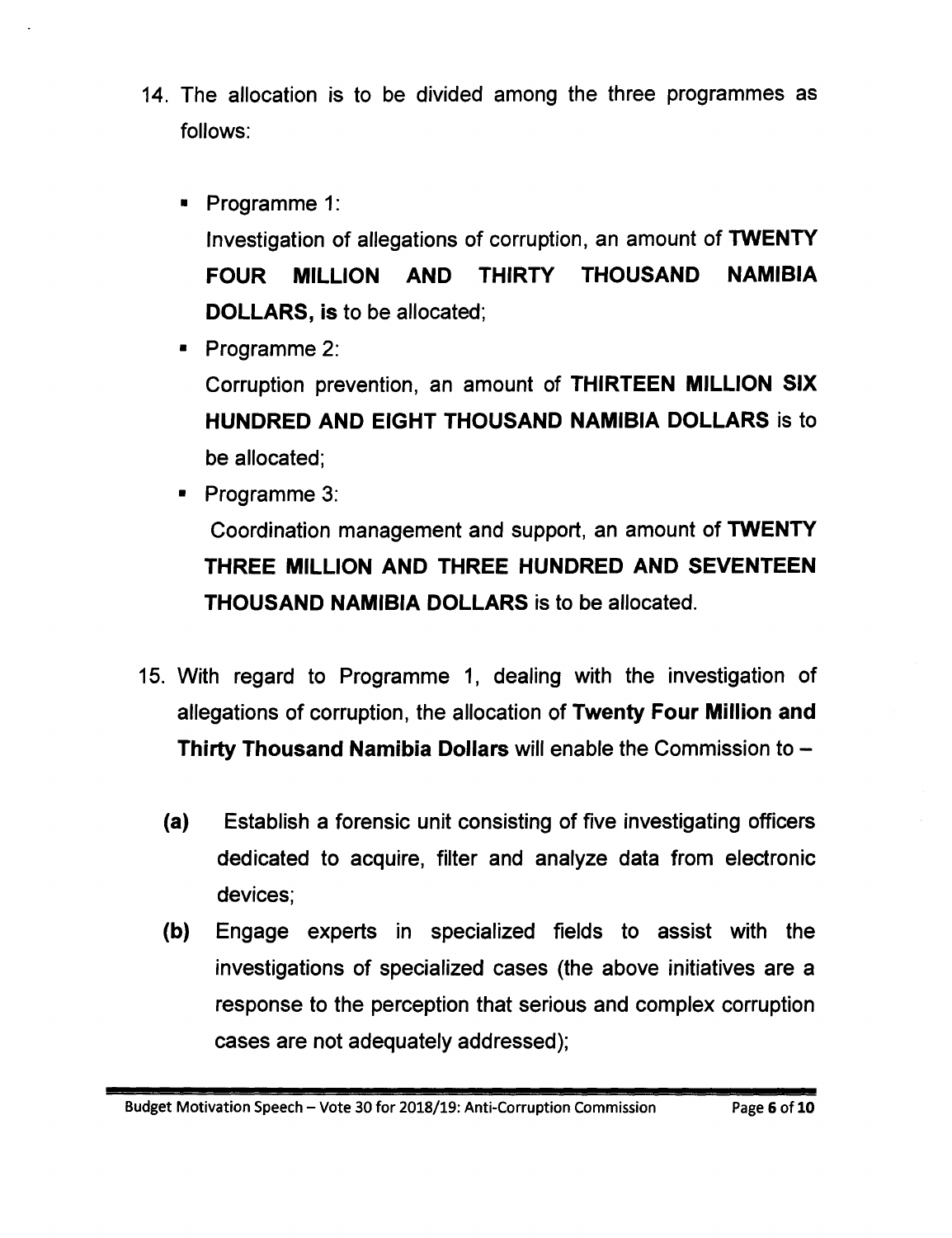- (c) Invest in modern software analysis programmes;
- (e) Train Investigating Officers on modern investigative techniques.
- 16. In response to a phenomenal increase in the number of serious or complex corruption cases and society's consistent call for high profile cases to be investigated promptly, the Commission will prioritize large corruption cases. These are corruption cases that have the potential to undermine the country's commercial and financial interest, cases with huge potential financial loss to the country and cases where there is a significant public interest element. This approach will go a long way in addressing society's perception that high profile cases are not attended to promptly or at all.
	- 17. Large and complex corruption cases unlike most other corruption investigations, contain a financial aspect that requires collection, extraction and analysis of data to find supporting circumstantial evidence or to show the relationships between the different entities/individuals involved. The Commission currently has 15 investigations with estimated monetary value ranging between N\$5 million and N\$101 million. These investigations require substantial resources that include a variety of investigative skills ranging from financial analysis, expertise in information technology and expert knowledge of the built environment among others. The Commission will increasingly resort to sourcing of expertise to assist in the investigation of complex corruption cases.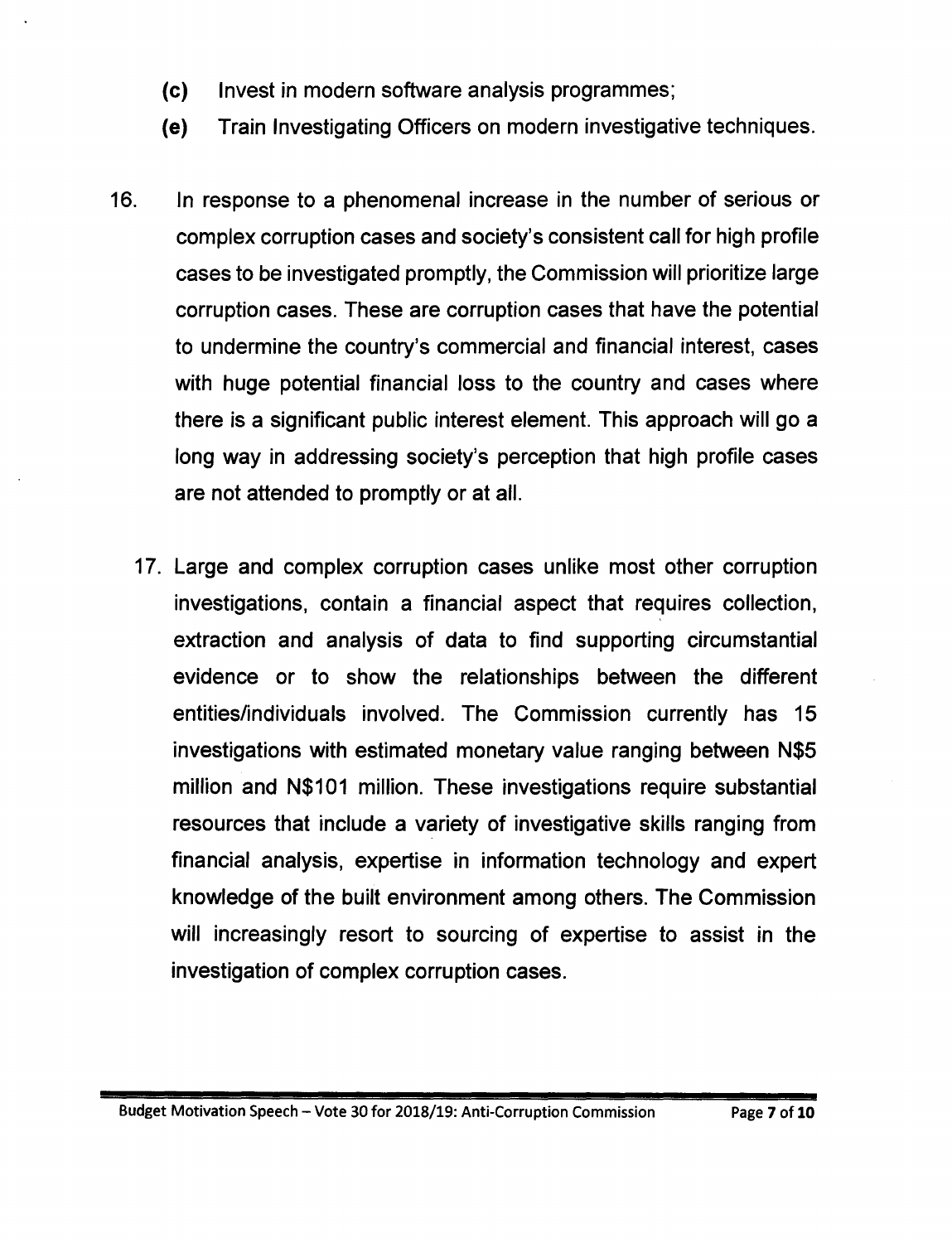- 18. These complex investigations further require a close collaboration between investigating officers and prosecutors from the initial stages of the investigation up to and including the prosecution of the matters in court. During the 2018/19 financial year, we shall approach the Office of the Attorney-General with a view to agreeing on a collaborative effort with prosecutors in tackling complex corruption cases. This approach has the potential to increase the efficiency and effectiveness of investigations.
- 19. The allocation of Thirteen Million Six Hundred and Eight Thousand Namibia Dollars will allow programme 2, dealing with public education and corruption prevention to;
	- (a) Effectively coordinate the work of the National Anti-Corruption Steering Committee;
	- (b) Establish and operationalize Integrity Committees in all Offices/Ministries, Agencies and Regional and Local Authority Councils;
	- (c) Publish public education and corruption prevention material;
	- (d) Conduct Corruption Risk Assessment in Public and Private Institutions.
- 20. In an effort to enlist public support and to enhance collaboration with stakeholders, the Commission will endeavour to change its corporate image through increased communication with the public and through making its internal processes transparent. When people do not know how matters are dealt with or what matters are being or have been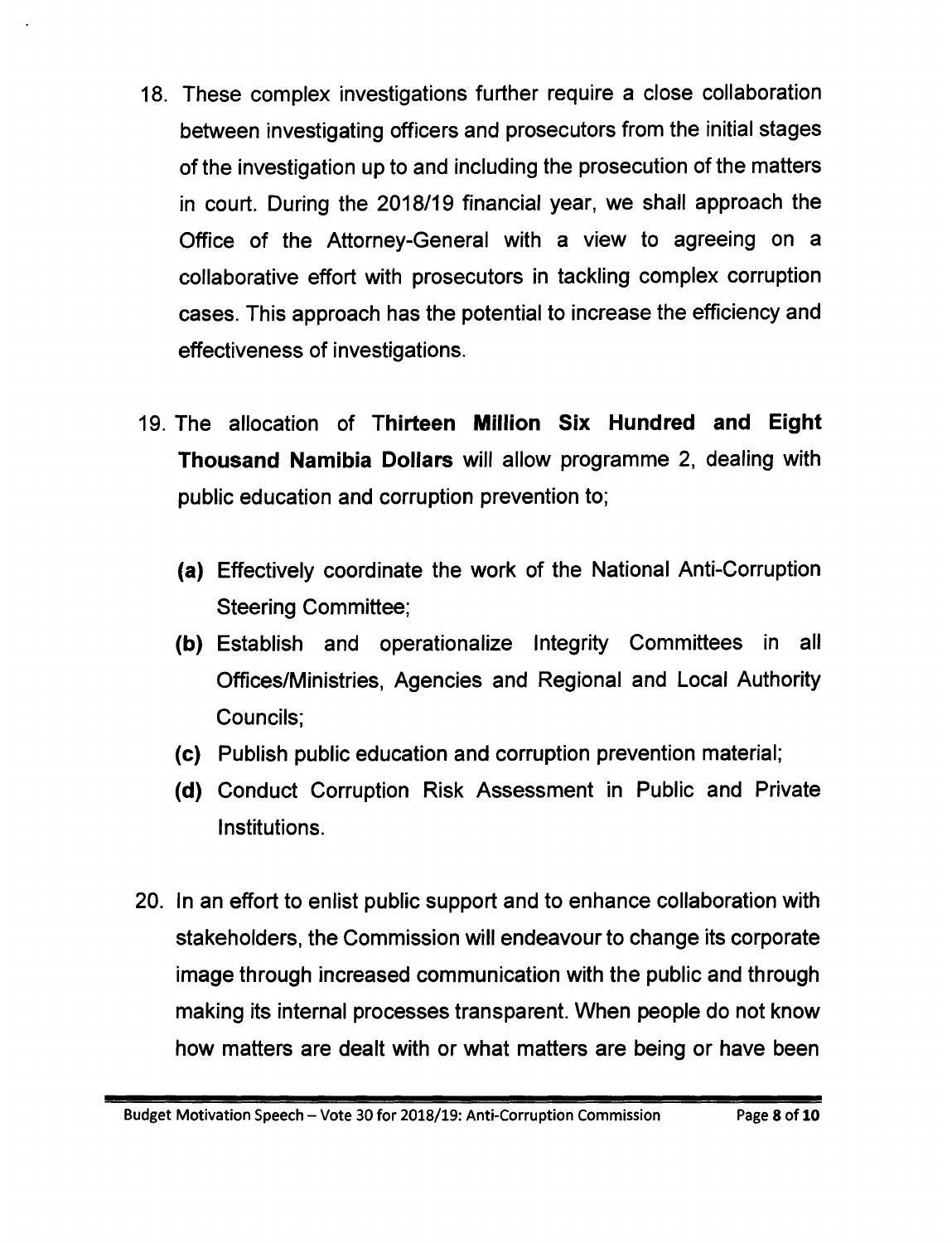dealt with, they make their own conclusions. In the implementation of the organizational communication strategy, the Commission will, through programme 2, publish information on its website on cases being investigated as well as provide status reports on cases.

- 21. The ACC has to be exemplary in transparency and accountability and shall as part of its outreach efforts encourage individuals and institutions to approach relevant oversight bodies eg, Ombudsman, Police or Parliament in instances where they are of the view that their complaints were not attended to fairly.
- 22. The funds will further be utilized to strengthen corruption prevention efforts through coordination of the work of the National Anti-Corruption Steering Committee. The work of the Steering Committee includes efforts to strengthen oversight institutions including Parliament and to work in a collaborative manner with the media and civil society to strengthen their role as key watchdogs over our democracy.
- 23. The allocation of **Twenty Three Million and Three Hundred and Seventeen Thousand Namibia Dollars** to Programme 3, dealing with the coordination, management and support functions, will enable the Commission to  $-$ 
	- **(a)** Implement the Performance Management System with a view to improving the performance of staff members;